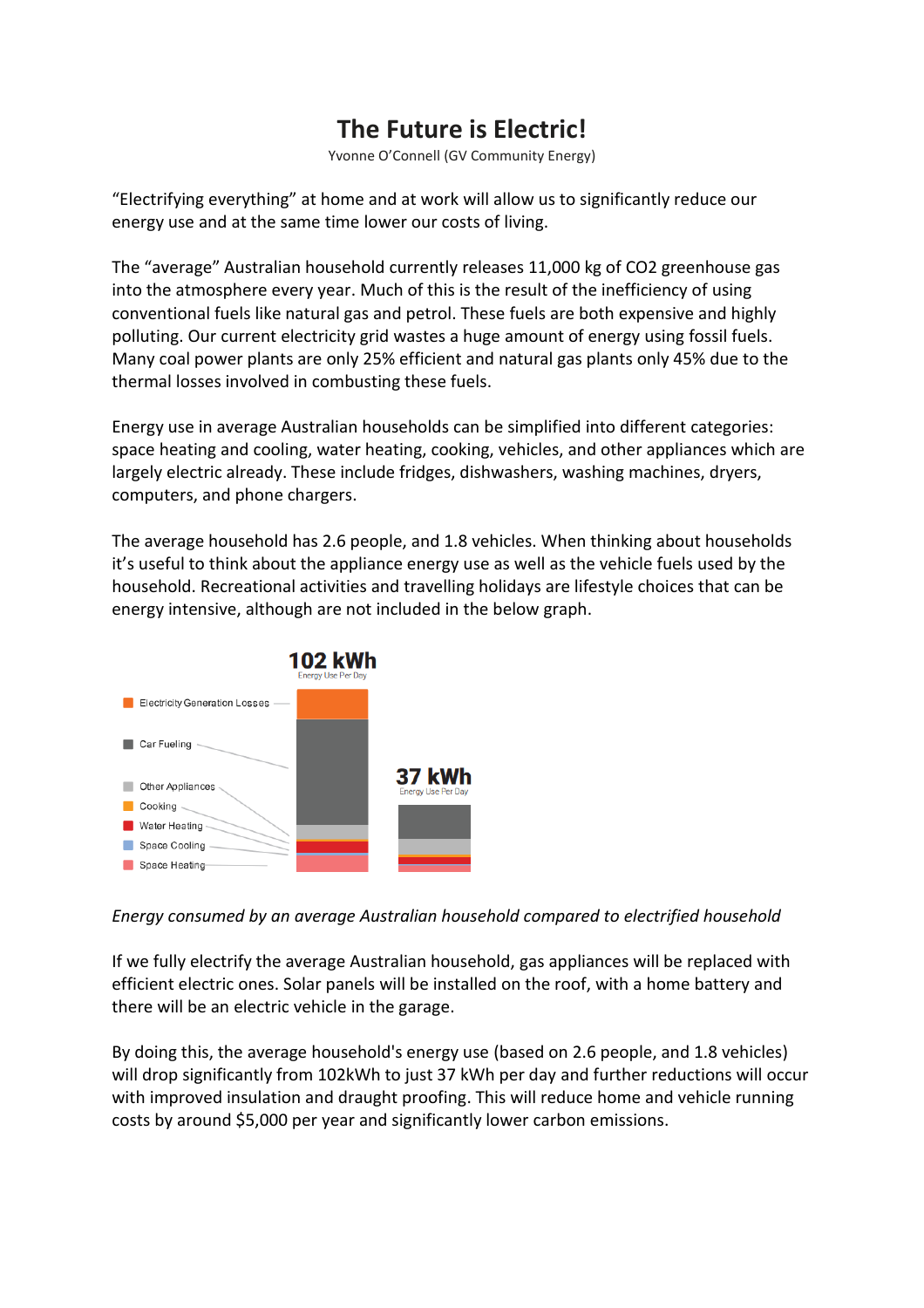With abundant solar energy as well as a favourable regulatory environment, Australia is leading the world in rooftop Solar panels. This allows us to move towards full electrification of all our energy sources much sooner than many other countries.

Our lower population density and large land mass has been supplied by a very extensive electricity and gas transmission network that is costly to build and maintain. This results in higher costs per capita for our energy supplies, compared to other more densely populated countries. Our large houses and sprawling roof spaces do however make us highly suitable to continue embracing high use of solar PV for decentralised energy generation.

Our transport costs are equally proportionally high due to this low population density and the move towards full electrification of all our vehicles will result is biggest reduction in household energy use and cost.

Many households are already familiar with increased use of energy efficient heat pumps for reverse cycle heating and cooling. Heat pumps are now increasingly used for hot water services which provide significant savings in reduced running costs. Induction cooktops are equally more advanced and provide far greater temperature control & safety features compared to the traditional ceramic types.

These more advanced types of electric household appliances are typically more expense to purchase, but much cheaper to operate, compared to their fossil fuel predecessors.

To help accelerate this transition to a full electric economy, we need more incentives to replace our biggest energy consumer being Internal Combustion Vehicles (ICE) with Electric Vehicles. With the reducing revenues of fuel excise, these new polices will need to consider other road taxes and maintenance costs. Advancing technology will provide new solutions to encourage lighter more efficient EV's, fewer kilometres travelled and more public transit, electric scooters, and electric bicycles. All these initiatives create safer and healthier communities.

Finance is a piece of the puzzle that needs to be considered to bring forward these savings opportunities. Banks are now considering how best to provide additional products to support consumer financing for these items.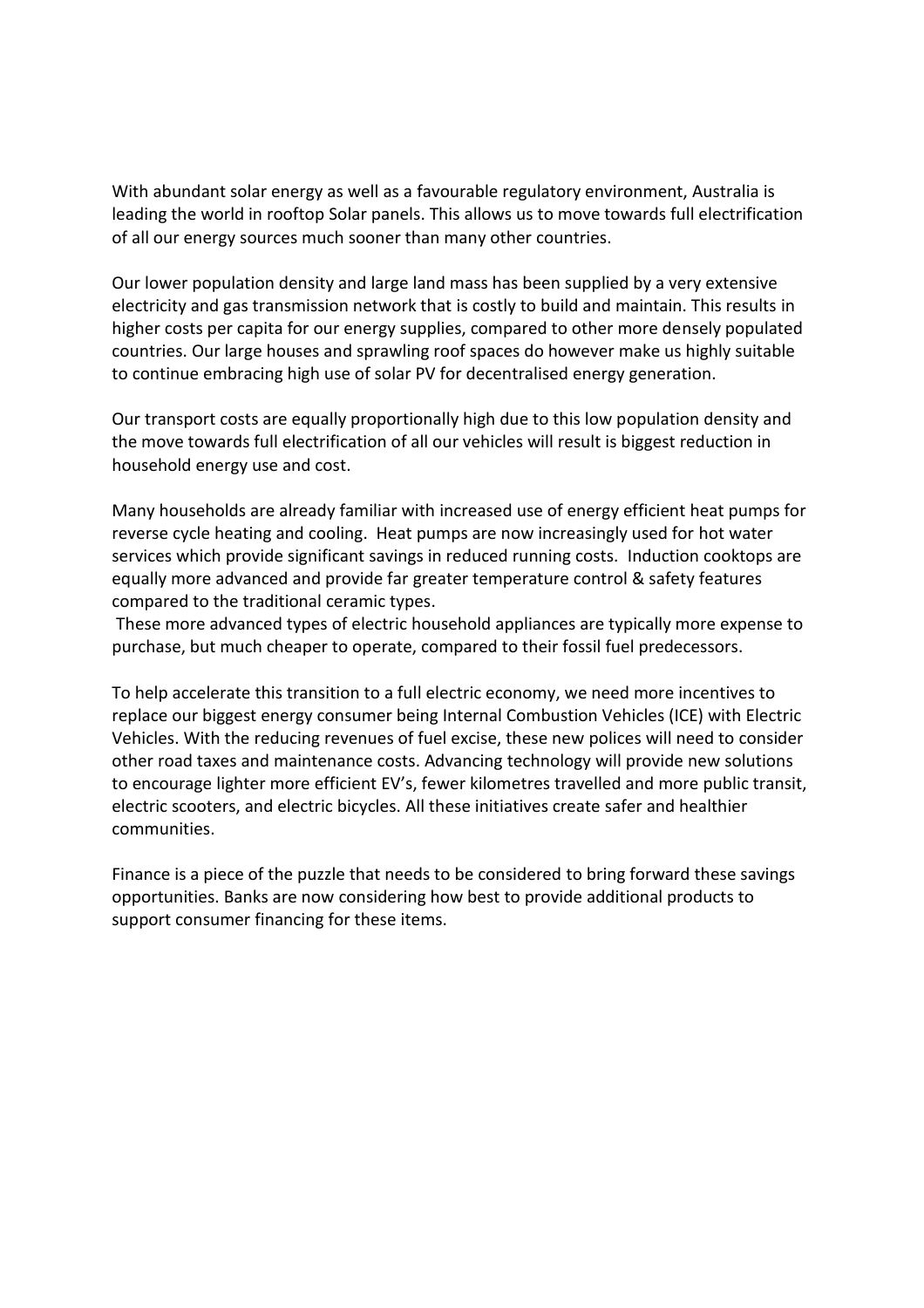## **Current Energy Costs and Costs with Electrification**

Electrified household has solar, battery, electric appliances, and electric vehicles. \*Excludes more EV savings after 2026.



Upgrade Capital Cost Finance | Household Energy Costs Including Vehicle Fuels

*Average household savings forecast by year for an electrified household with rooftop solar, battery, electrified appliances and electric vehicles.*

Australia is putting the foundations in place for a comprehensive policy for our transition to full electrification. More than three million households have invested in solar; several agencies have funded important trials and deployment projects in electrification.

Victoria is funding community batteries and assisting households and businesses to upgrade to energy efficient electric appliances. They are also investing in community-owned renewable energy hubs such as the Hume Community Power Hub, who works with communities to provide advice and resources that support upskilling, engagement, and the development of community-based renewable energy projects. Snowy Hydro -2 will provide flexibility for dispatching electricity.

New South Wales is retiring four of their five coal fired electricity generators early and promoting fuel switching (to electric devices) under their energy savings scheme. South Australia is prioritising and supporting the installation of home batteries in public housing. Queensland has the highest penetration of rooftop solar and is working on demand response including water heaters, pool pumps and smarter air conditioners. The NT is providing considerable rebates on home batteries and offering free registration for EVs. The ACT is providing stamp duty exemptions and interest-free loans for EVs and phasing out its natural gas network with plans for newly built homes in 2023 to be fully electric. Tasmania is working on being interconnected more tightly to Victoria's electricity network, thus using Tasmanian hydro to feed into the national network.

Households in Tatura can play their part in electrification of their households. Consider installing solar to take advantage of the glorious Australian sun, replace old and outdated appliances with energy efficient electric ones, and phase out gas appliances. Check government websites such as https://www.energy.vic.gov.au/energy-efficiency/victorianenergy-upgrades to see what rebates are available when purchasing these products.

*Current average household energy cost compared to the cost of 'electrifying everything'*